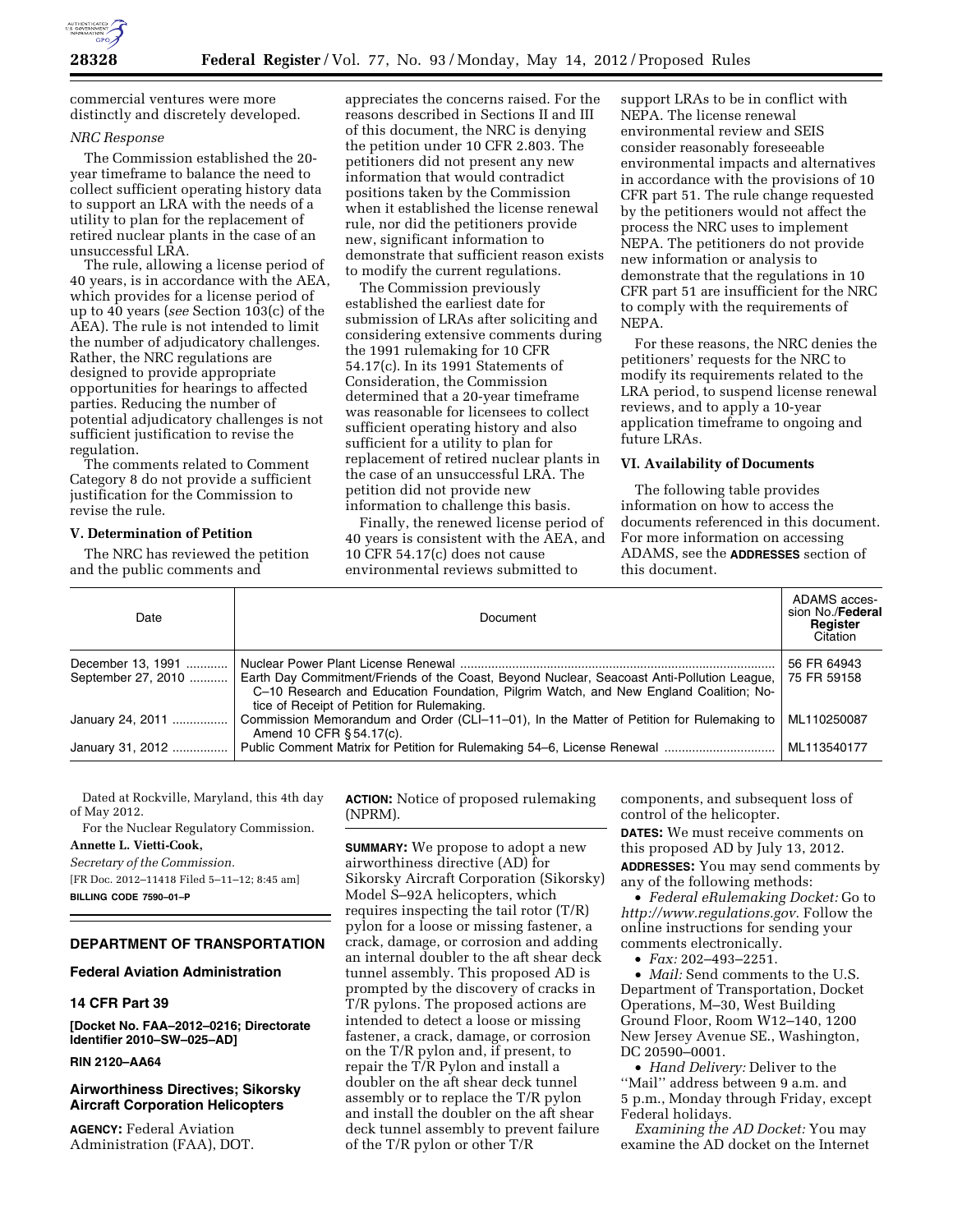at *<http://www.regulations.gov>* or in person at the Docket Operations Office between 9 a.m. and 5 p.m., Monday through Friday, except Federal holidays. The AD docket contains this proposed AD, the economic evaluation, any comments received, and other information. The street address for the Docket Operations Office (telephone 800–647–5527) is in the **ADDRESSES** section. Comments will be available in the AD docket shortly after receipt.

For service information identified in this proposed AD, contact Sikorsky Aircraft Corporation, Attn: Manager, Commercial Technical Support, mailstop s581a, 6900 Main Street, Stratford, CT 06614; telephone (800) 562–4409; email

*[tsslibrary@sikorsky.com;](mailto:tsslibrary@sikorsky.com)* or at *[http://](http://www.sikorsky.com) [www.sikorsky.com](http://www.sikorsky.com)*. You may review the referenced service information at the FAA, Office of the Regional Counsel, Southwest Region, 2601 Meacham Blvd., Room 663, Fort Worth, TX 76137.

# **FOR FURTHER INFORMATION CONTACT:**

Nicholas Faust, Aviation Safety Engineer, Boston Aircraft Certification Office, Engine & Propeller Directorate, 12 New England Executive Park, Burlington, MA 01803; telephone (781) 238–7763; email *[nicholas.faust@faa.gov.](mailto:nicholas.faust@faa.gov)* 

## **SUPPLEMENTARY INFORMATION:**

### **Comments Invited**

We invite you to participate in this rulemaking by submitting written comments, data, or views. We also invite comments relating to the economic, environmental, energy, or federalism impacts that might result from adopting the proposals in this document. The most helpful comments reference a specific portion of the proposal, explain the reason for any recommended change, and include supporting data. To ensure the docket does not contain duplicate comments, commenters should send only one copy of written comments, or if comments are filed electronically, commenters should submit only one time.

We will file in the docket all comments that we receive, as well as a report summarizing each substantive public contact with FAA personnel concerning this proposed rulemaking. Before acting on this proposal, we will consider all comments we receive on or before the closing date for comments. We will consider comments filed after the comment period has closed if it is possible to do so without incurring expense or delay. We may change this proposal in light of the comments we receive.

#### **Discussion**

We propose to adopt a new AD for Sikorsky Model S–92A helicopters with a T/R pylon, part number (P/N) 92000– 06102–041. This proposal is prompted by the discovery of cracks in the forward lower spar region of T/R pylons installed on Sikorsky

Model S–92A helicopters. The T/R pylon supports the T/R and the horizontal stabilizer, and a crack in a T/R pylon could alter vibration characteristics of the T/R pylon, which could adversely affect fatigue lives of T/R components. This condition, if not corrected, could result in failure of the T/R pylon or other T/R components and subsequent loss of control of the helicopter.

#### **FAA's Determination**

We are proposing this AD because we evaluated all known relevant information and determined that an unsafe condition exists and is likely to exist or develop on other products of the same type design.

#### **Related Service Information**

We have reviewed Sikorsky Alert Service Bulletin (ASB) No. 92–53–001, dated June 23, 2008 (ASB No. 92–53– 001), and ASB No. 92–53–004B, Revision B, dated June 21, 2011 (ASB No. 92–53–004B). ASB No. 92–53–001 specifies for a T/R pylon with more than 500 flight-hours a one-time inspection of the T/R pylon ''components and structure for obvious damage, cracks, corrosion, and security.'' ASB No. 92– 53–004B specifies a one-time replacement of the T/R pylon, P/N 92000–06102–041, with T/R pylon, P/N 92070–20058–042, and installation of a doubler on the aft shear deck tunnel assembly. The ASB specifies a replacement schedule based on the T/R pylon's hours for specified serial numbered helicopters.

## **Proposed AD Requirements**

This proposed AD would require compliance with specified portions of the manufacturer's alert service bulletins. This proposal would require, for helicopters with 500 or more hours time-in-service (TIS), within 25 hours TIS and thereafter at intervals not to exceed 10 hours TIS, inspecting the T/R pylon for a crack, damage, corrosion, or loose or missing fasteners. If a crack or an area of damage or corrosion is found or if there is a loose or missing fastener, before further flight, this proposed AD would require repairing the crack, damage, or corrosion, and replacing any loose or missing fastener and installing a doubler, P/N 92070–20087–101, on the

aft shear deck tunnel assembly; or replacing the T/R pylon, P/N 92000– 06102–041, with an airworthy T/R pylon, P/N 92070–20058–042, and installing a doubler, P/N 92070–20087– 101, on the aft shear deck tunnel assembly. If there is no crack in the T/R pylon, this proposed AD would require replacing the T/R pylon, P/N 92000–06102–041, with an airworthy T/R pylon, P/N 92070–20058–042, and adding a doubler, P/N 92070–20087– 101, on the aft shear deck tunnel assembly, according to the following compliance schedule:

• For a T/R pylon with 3,750 or more hours TIS, within 12 months;

• For a T/R pylon with 1,500 through 3,749 hours TIS, within 24 months; and

• For a T/R pylon with 1,499 or less hours TIS, within 36 months.

Replacing the T/R pylon, P/N 92000– 06102–041, with an airworthy T/R pylon, P/N 92070–20058–042, and installing doubler, P/N 92070–20087– 101, on the aft shear deck tunnel assembly, would constitute terminating action for the requirements of this AD.

## **Costs of Compliance**

We estimate that this proposed AD would affect 20 helicopters of U.S. Registry. We estimate that operators may incur the following costs in order to comply with this AD. It would take approximately 1 work-hour per helicopter to inspect and 120 workhours per helicopter to replace the T/R pylon and install the doubler. The average labor rate is \$85 per work-hour and required parts would cost approximately \$339,080 per helicopter. Based on these figures, we estimate the total cost impact of the proposed AD per helicopter to be \$356,505, and the total cost on U.S. operators to be \$7,130,100, assuming 85 inspections per year are performed on each helicopter and assuming replacement of the T/R pylon and installing the doubler on each helicopter.

According to the Sikorsky service information, some of the costs of this proposed AD may be covered under warranty thereby reducing the cost impact on affected individuals. We do not control warranty coverage. Accordingly, we have included all costs in our cost estimate.

### **Authority for This Rulemaking**

Title 49 of the United States Code specifies the FAA's authority to issue rules on aviation safety. Subtitle I, section 106, describes the authority of the FAA Administrator. ''Subtitle VII: Aviation Programs,'' describes in more detail the scope of the Agency's authority.